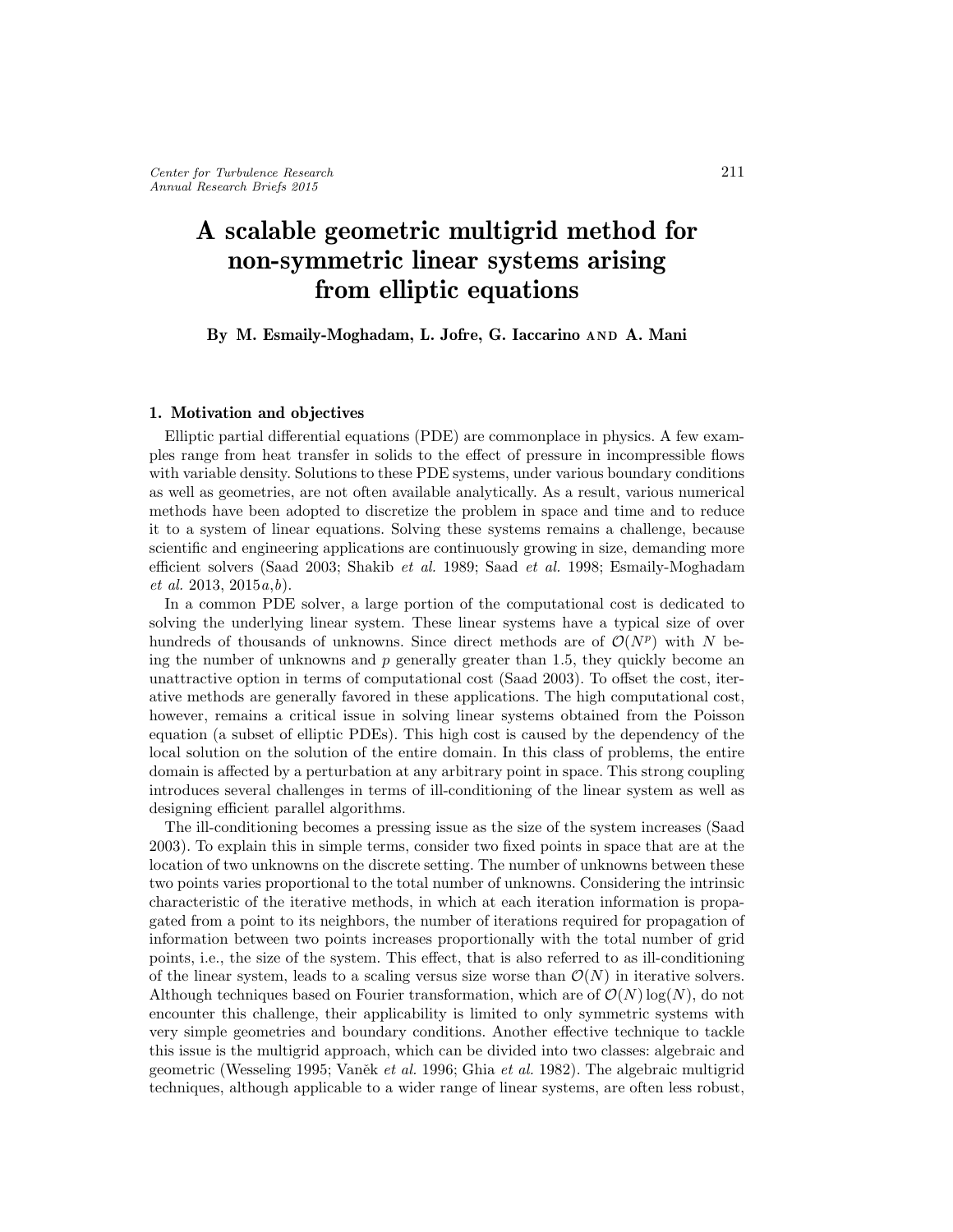#### 212 Esmaily-Moghadam et al.

more complex to implement, and less efficient than the geometric counterpart. The geometric multigrid methods, on the other hand, are well suited for applications with simple geometry that are large enough in size to justify the added complexity.

In this study, we target a class of systems that arise from a specific physical problem. The underlying physical problem is flow in a duct, which is a cuboid domain with walls on four sides and an inflow-outflow boundary conditions on the third direction. Point particles are dispersed in the flow and the entire apparatus is subjected to radiative heating, causing temperature and density variations. The Navier-Stokes equations are formulated based on the low Mach assumption, leading to a variable density, but incompressible governing equations. Using a fractional time-stepping method, the conservation of mass is satisfied by correcting the velocity field through solving a linear system (Jofre et al. 2014). This linear system, as a result of density variation and grid non-uniformity, is not symmetric. For accuracy and cost considerations, the grid is refined near the walls, leading to a wide spectrum of cell sizes that translates to a linear system with diagonal entries varying significantly. Therefore, the objective of this study is to design an efficient and scalable linear solver for a non-symmetric linear system obtained from an elliptic operator on a cuboid domain. We target systems with up to a billion unknowns, a typical size for direct numerical simulation. Based on the earlier discussion, the geometric multigrid method is well suited for this class of problems, considering the simplicity of cuboid geometry and the size of the linear system.

The massive size of the linear systems under consideration mandates the use of parallel computations. The main challenge here is to design an algorithm that scales up to a large number of processors without significantly losing parallel efficiency. The design of such an algorithm is fully intertwined with the underlying iterative method, because a scalable algorithm minimizes processor-to-processor communications and maintains a good load balance on all processors. A multigrid technique that relies on a static partitioning of a stretched grid can encounter load imbalance on coarser levels. To address these challenges, we will discuss a partitioning approach for the introduced geometric multigrid technique.

This paper is organized as follows. First, we present a geometric multigrid technique for stretched grids that relies on a mapper between non-uniform and uniform grids, and discuss a recursive implementation of this algorithm for optimal convergence. Then, we introduce our partitioning approach, designed for improved parallel scalability. To benchmark our method, we compare it against a multigrid technique from the Trilinos package (Hestenes & Stiefel 1952; Heroux et al. 2005) and conventional Krylov-based iterative methods. In Section 4 we present: (1) triply periodic isotropic turbulence on uniform grids, and (2) variable density duct simulations on non-uniform grids. We present weak and strong scaling results to establish the parallel performance of our method. Finally, we draw conclusions in Section 5.

#### 2. A geometric multigrid method

In this section, we discuss our geometric multigrid method, which includes restriction (fine-to-coarse) and interpolation (coarse-to-fine) operations, a recursive implementation of the multigrid method, and the main algorithm. In what follows, roman superscripts are used to denote variable names and italic subscripts are used as indices. Superscripts c and f are used to denote variables on coarse and fine grids, respectively. Indices  $i, j$ , and  $k$  are used for fine, and  $I, J, K$  are used for coarse grid.

The multigrid technique tackles the ill-conditioning issue by reducing the number of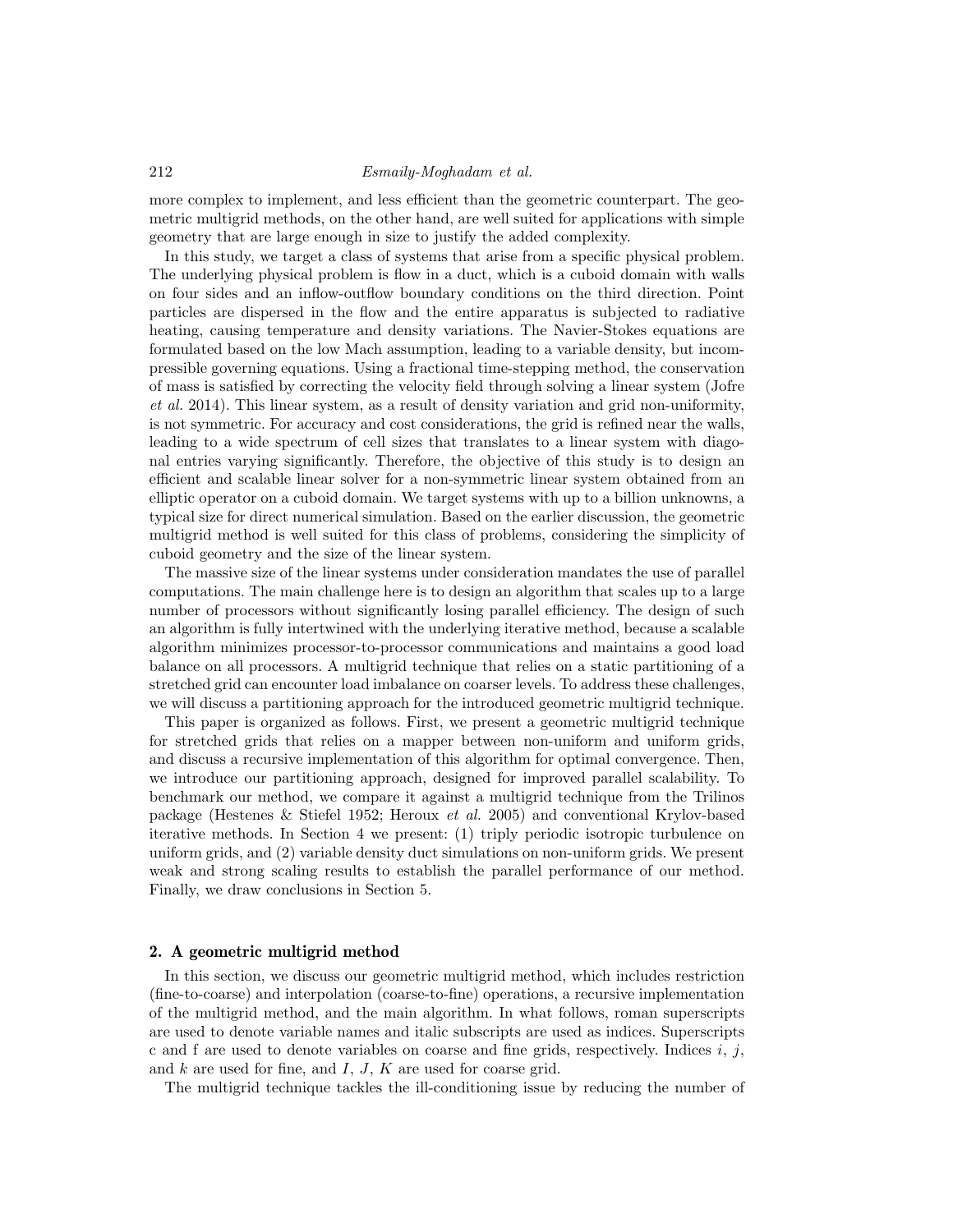grid points in all directions, thus reducing the number of iterations required for the propagation of information. Hence, given the linear system defined on a fine grid

$$
\mathbf{A}^{\mathrm{f}}\mathbf{x}^{\mathrm{f}} = \mathbf{b}^{\mathrm{f}},\tag{2.1}
$$

the objective is to solve an equivalent system on a coarse grid as

$$
A^c x^c = b^c,\t\t(2.2)
$$

such that the difference between  $x^c$  and  $x^f$  is minimal in a physical sense. To obtain Eq. (2.2) from Eq. (2.1), one needs to map  $\boldsymbol{b}^{\text{f}}$  to  $\boldsymbol{b}^{\text{c}}$  and define  $\boldsymbol{A}^{\text{c}}$  such that solutions to both systems are similar. To achieve this goal, we take the PDE that produces Eq. (2.1) and re-discretize it on a coarse grid. This process reduces to two core operations, which are mapping a field from the fine grid to the coarse grid and vice versa. We denote the former (restriction) by C and the latter (interpolation) by  $\mathcal F$ . Exploiting these two operators, the right-hand side (RHS) of Eq. (2.1) is mapped to the coarse grid using

$$
\boldsymbol{b}^{\mathrm{c}} = \mathcal{C}(\boldsymbol{b}^{\mathrm{f}}),\tag{2.3}
$$

and the solution to Eq. (2.2) is mapped back to the fine grid using

$$
\boldsymbol{x}^{\mathrm{f}} = \mathcal{F}(\boldsymbol{x}^{\mathrm{c}}). \tag{2.4}
$$

We denote the cardinality of a set or vector by  $|\bullet|, \mathcal{F} : \mathbb{R}^{|x^c|} \mapsto \mathbb{R}^{|x^f|}$  and  $\mathcal{C} : \mathbb{R}^{|b^f|} \mapsto \mathbb{R}^{|b^c|}$ .

The left-hand side matrices in Eqs.  $(2.1)-(2.2)$  are discrete non-symmetric elliptic operators. In a continuous form, they represent a class of PDEs as

$$
\nabla \cdot (\kappa \nabla T) = q,\tag{2.5}
$$

which fits to the heat equation in a solid with variable material property,  $\kappa$ , under volumetric heating,  $-q$ , and temperature, T. The heat equation is chosen to provide a physical intuition. It directly translates to the equation solved for satisfying the continuity equation in flow with variable density by replacing T with pressure,  $\kappa$  with the inverse of density, and  $q$  with the divergence of uncorrected velocity field plus the contribution from the energy equation. Denoting the discrete form of an elliptic operator on grid  $\mathcal G$ for a given  $\kappa$  by  $\mathcal{D}_{\kappa}\{\mathcal{G}\}\,$ , by definition

$$
\mathbf{A}^{\mathrm{f}} = \mathcal{D}_{\kappa^{\mathrm{f}}} \{ \mathcal{G}^{\mathrm{f}} \}. \tag{2.6}
$$

Through numerical experiments, in which we considered various combination of calculating  $A<sup>c</sup>$  directly from  $A<sup>f</sup>$  and the underlying PDE itself, we found that

$$
\mathbf{A}^{\mathrm{c}} = \mathcal{D}_{\kappa^{\mathrm{c}}} \{ \mathcal{G}^{\mathrm{c}} \} \tag{2.7}
$$

provides a good estimate of an optimal  $A<sup>c</sup>$ . Specifically, an optimal  $A<sup>c</sup>$ , given arbitrary non-singular  $A^f$  and  $b^f$ , can be potentially defined as

$$
\operatorname{argmin}_{\mathbf{A}^c} \left\| (\mathbf{A}^f)^{-1} \mathbf{b}^f - \mathcal{F}\left( (\mathbf{A}^c)^{-1} \mathcal{C}(\mathbf{b}^f) \right) \right\|.
$$
 (2.8)

Before proceeding any further, it is necessary to exactly specify operators  $\mathcal C$  and  $\mathcal F$ . To satisfy conservation of energy (or mass), one needs to ensure that the integral of  $q$ in Eq. (2.5) over the entire computational domain is preserved. In a discrete setting, this constraint translates to a similar condition on  $\mathcal C$  pertaining to Eq. (2.3). To ensure this constraint is satisfied on any interval, we enforce it on all grid points, i.e.,  $b<sub>I</sub><sup>c</sup>$  with  $I \in \{1, \dots, |\boldsymbol{b}^c|\}.$  This is accomplished by summing  $\boldsymbol{b}^f$  over all the cells that overlap with  $b_I^c$ . This is schematically shown for a one-dimensional grid in Figure 1.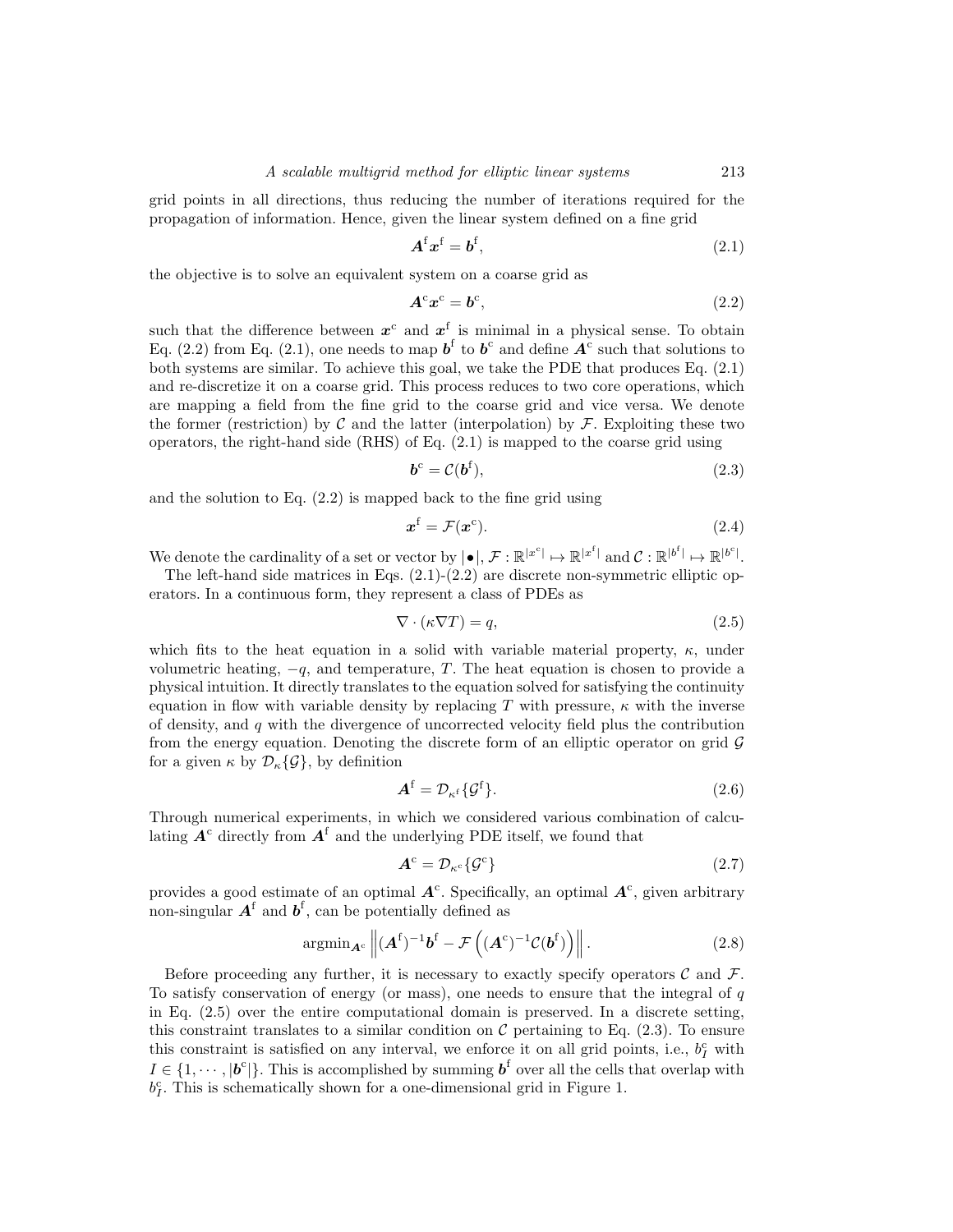

FIGURE 1. One-dimensional mapping of a field  $\boldsymbol{b}$  between a fine (top/green) and a coarse (bottom/red) grid.

Based on Figure 1, defining  $w_{i,i}$  as the fraction of length of cell i that overlaps with cell I, C operator turns into a multiplication by matrix w in one dimension, i.e.,  $b^c = w b^f$ . Note that  $w_{I,i} \geq 0$  and  $\boldsymbol{we}^{\text{f}} = \boldsymbol{l}^{\text{c}}$ , where  $\boldsymbol{l}^{\text{c}}$  is an array that contains the length of coarse grid cells and  $e^f$  is a vector with one at all its entries defined on  $\mathcal{G}^f$ . Also,  $\mathbf{w}^T e^c = l^f$ , in which  $l<sup>f</sup>$  is an array that contains length of coarse grid cells. These two properties are a direct consequence of the fact that the integral of a quantity is preserved by  $w$ .

In three dimensions, w is extended to three matrices,  $w^x$ ,  $w^y$ , and  $w^z$  for x, y, and z directions, respectively.  $C$  results into three summations as

$$
\mathcal{C}(\mathbf{b}^{\mathbf{f}})_{IJK} = b_{IJK}^{\mathbf{c}} = \sum_{i} \sum_{j} \sum_{k} w_{I,i}^{x} w_{J,j}^{y} w_{K,k}^{z} b_{ijk}^{\mathbf{f}}.
$$
 (2.9)

In Eq. (2.9), each summation must be carried out on a limited number of overlapping cells; hence, the computational cost remains as  $\mathcal{O}(|b^f|)$ .

Operator  $\mathcal F$  is also defined and extended to three dimensions in a similar manner. The only difference is that  $w$  is normalized by  $l^f$  in this case. Defining

$$
u_{i,I} = \frac{w_{I,i}}{l_i^t},\tag{2.10}
$$

in one dimension we have  $\boldsymbol{b}^{\mathrm{f}} = \boldsymbol{u} \boldsymbol{b}^{\mathrm{c}}$ , and in three dimensions

$$
\mathcal{F}(\boldsymbol{b}^c)_{ijk} = b_{ijk}^f = \sum_{I} \sum_{J} \sum_{K} u_{i,I}^x u_{j,J}^y u_{k,K}^z b_{IJK}^c,
$$
\n(2.11)

in which  $u^x$ ,  $u^y$ , and  $u^z$  are the corresponding weights for x, y, and z directions, respectively. Note  $u e^c = e^f$ , viz. a field on  $\mathcal{G}^c$  with constant value is mapped to a constant value on  $\mathcal{G}^{\text{f}}$ .

Conventionally, multigrid methods have a preset pattern of restriction and interpolation. The most common patterns are V cycle, i.e.,  $m$  restriction followed by  $m$  interpolation, and W cycle, i.e., m levels of restriction followed by  $\tilde{m} \leq m$  interpolation,  $\tilde{m}$ restriction, and  $m$  interpolation. The performance of each of these methods depends on the quality of the solution on the coarser levels. For one class of problems, one cycle of restriction might be sufficient, while for another, several cycles might be necessary. Therefore, to achieve an optimal performance, we do not preset a pattern, but rather allow it to be determined dynamically (see Figure 2). This is achieved by adopting a recursive implementation. The goal of this algorithm is to optimally solve a linear system at any given level, regardless of the number of previous restrictions. Achieving this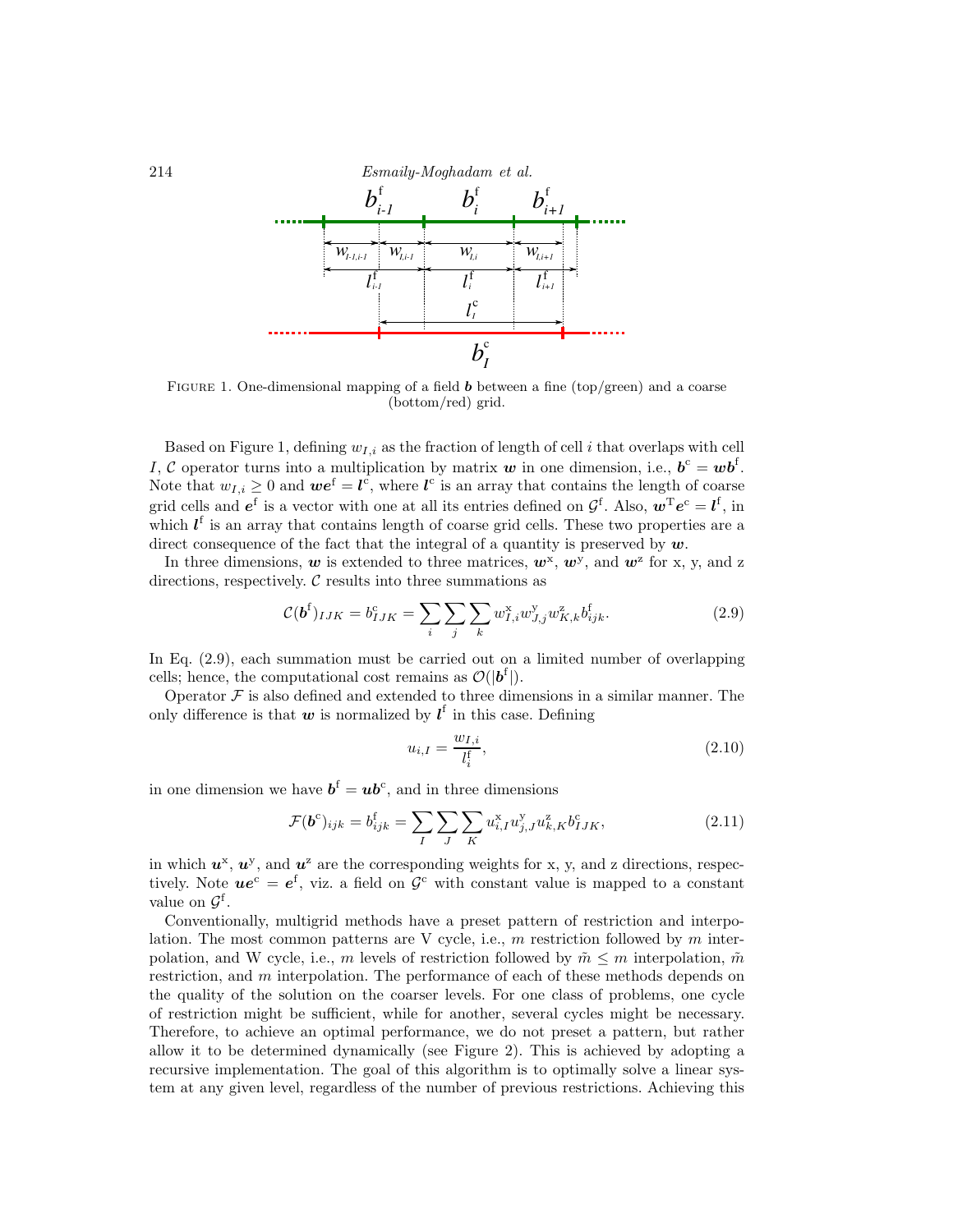

Figure 2. Dynamic pattern of multigrid restriction and interpolations for two representative cases. Blue is a uniform  $128^3$  grid and red is a non-uniform  $120 \times 80 \times 80$  grid.

objective at any level (including the coarsest level), by recursion, the entire algorithm would be optimal.

A second important factor for achieving an optimal performance is to ensure smoothing operations, viz. reducing residuals at any given level including the coarsest level, are also optimal. The Krylov-based iterative methods, namely the conjugate gradient (CG) for symmetric matrices and the bi-conjugate gradient (BCG) for non-symmetric matrices, are among the most efficient smoothing techniques. Therefore, we use the CG and BCG for symmetric and non-symmetric matrices, respectively. Experimenting with other smoothing techniques such as Gauss-Seidel technique has confirmed near optimality of our choice of smoothers.

In general, the CG outperforms the BCG. Exploiting this to maximize the performance, we ensure all restriction operations lead to a symmetric matrix. This way, the BCG is only used to solve a given non-symmetric matrix at the finest level, i.e., smoothing of the original system. To ensure a restriction operation leads to a symmetric matrix, we build the coarse grid such that it is uniform in any given direction, i.e.,  $l_i^c = \overline{l^c}$ , in which

$$
\overline{l^c} \equiv |l^c|^{-1} \sum_i l_i^c \tag{2.12}
$$

is the average grid size. Note that  $|l^c|$  and  $\sum_i l_i^c$  are equal to the number of grid points and the total length of the domain, respectively. Through numerical experiments, we found that the best restriction strategy is to increase the average grid size at maximum by a factor of two in each direction such that the average grid size in all directions merges to the same value. On a highly stretched grid this translates to significant coarsening to no coarsening (or even refining) on different segments of the grid. This strategy, however, remains superior in comparison with a coarsening strategy that ensures similar degree of coarsening in the entire domain. Mathematically, given the average grid size of the fine grid in x, y, and z directions as,  $l^{f,x}$ ,  $l^{f,y}$ , and  $l^{f,z}$ , respectively, we define a target coarse grid size as

$$
\Delta \equiv 2 \min \left( \overline{t^{f,x}}, \overline{t^{f,y}}, \overline{t^{f,z}} \right). \tag{2.13}
$$

Setting the size of the grid to  $\Delta$  in all directions can lead to refinement in the direction with the largest  $\overline{l^f}$ . Hence,  $\overline{l^c}$  in each direction is determined based on max  $(\Delta, \overline{l^f})$ . More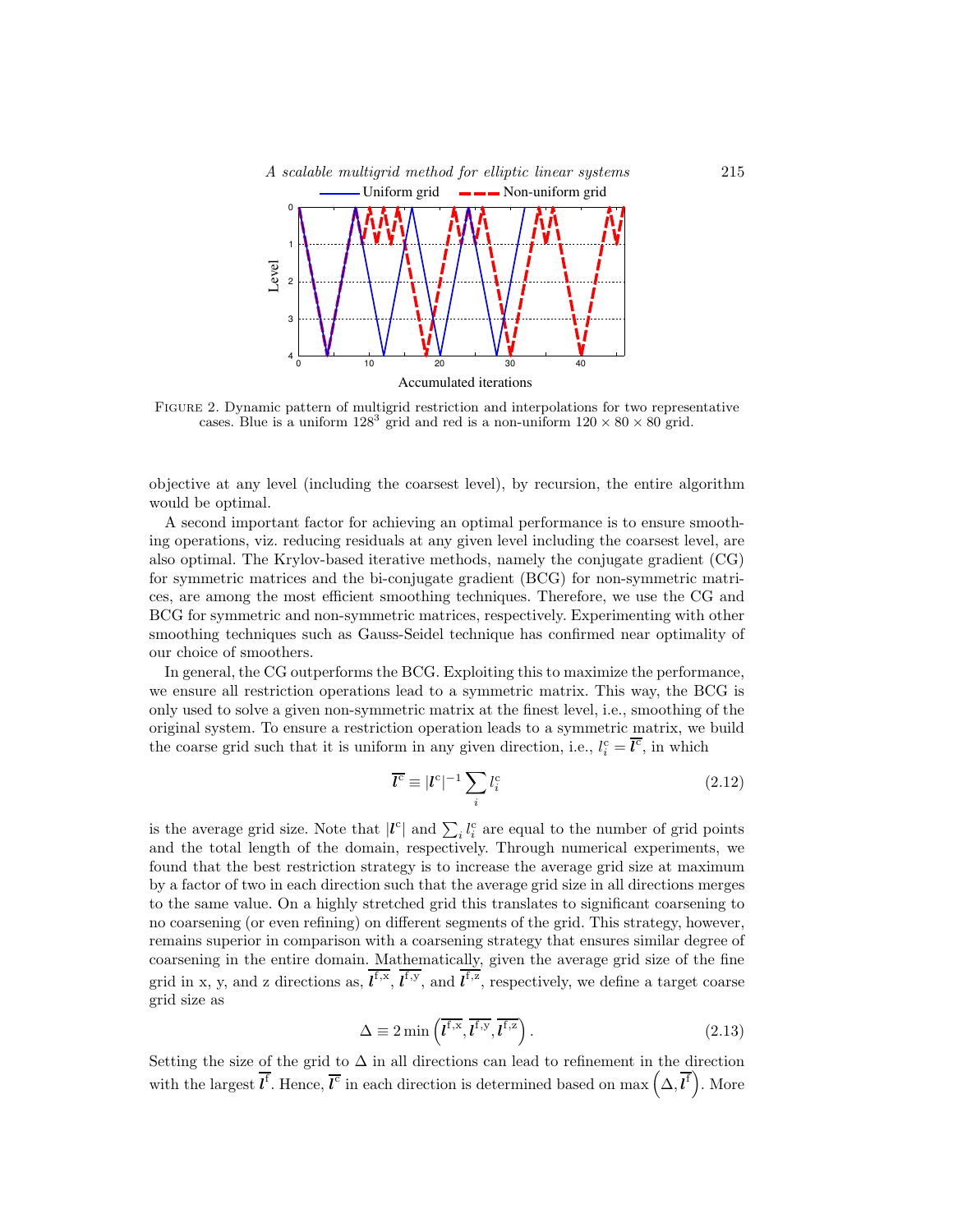216 Esmaily-Moghadam et al.

specifically,

$$
\overline{\mathbf{l}^{\mathbf{c},\mathbf{x}}} = \max\left(\tilde{\Delta}^{\mathbf{x}}, \overline{\mathbf{l}^{\mathbf{f},\mathbf{x}}}\right),\tag{2.14}
$$

in which  $\tilde{\Delta}^x$  is the nearest value to  $\Delta$  with  $\sum_i l_i^{\text{f,x}}/\tilde{\Delta}^x \in \mathbb{N}$ . Equations similar to Eq. (2.14) can also be written for  $\mathbf{l}^{\text{f},y}$  and  $\mathbf{l}^{\text{f},z}$ .

We next put together all these components to build a multigrid algorithm. The main problem is defined as: given A, b, and  $\epsilon$ , find x such that  $||Ax - b|| \leq \epsilon$ . First, let  $\mathcal{A} = \{ \bm A_0, \bm A_1, \cdots \bm A_{m^{\max}} \}$  be a set of matrices in which  $\bm A_0 = \bm A, \bm A_i$  is the matrix obtained from *i* consecutive restriction operations (Eq.  $(2.7)$ ), and  $m^{\text{max}}$  is the maximum number of multigrid levels. Note  $A_i$  relative to  $A_{i+1}$  is analogous to  $A^{\text{f}}$  relative to  $A^{\text{c}}$  with their relationship fully described above. Additionally, we define function  $\mathcal{K}(\tilde{\mathbf{A}}, \tilde{\mathbf{b}}, n^{\max})$  to be an iterative solver (the CG for a symmetric and the BCG for a non-symmetric  $\mathbf{A}$ ) that returns  $\tilde{x}$  as the solution to  $\tilde{A}\tilde{x} = \tilde{b}$  with a tolerance  $\epsilon^{\mathcal{K}}$  and a maximum number of iterations  $n^{\max}$ . Now, we define a recursive multigrid function  $\mathcal{M}(\mathcal{A}, \hat{\boldsymbol{b}}, m)$  that returns  $\hat{x}$  as the solution to  $A_m\hat{x}=\hat{b}$  with a tolerance  $\epsilon$ . With this definition, it is clear that

 $x = \mathcal{M}(\mathcal{A}, \mathbf{b}, 0)$  is the solution to the original problem. In this setting, operator M is defined in details in Algorithm 1 in Appendix.

Note that the maximum number of iterations of the iterative solver at the coarsest level, when  $m = m^{\text{max}}$ , is  $\tilde{n}^{\text{max}}$  as opposed to  $n^{\text{max}}$  with  $\tilde{n}^{\text{max}} \gg n^{\text{max}}$ . This is to ensure the solution to the coarsest problem converges properly before return. In other words, two later calls to  $K$  are smoothers while the first call is for solving a linear system. Also, note the recursive call to the next level of the multigrid solver inside the while loop. To prevent an infinite loop, one may add a counter that calls an exit command in case of excessive iterations.

#### 3. Partitioning approach

The scalability of an iterative algorithm is primarily a function of its communication overhead and load balance. The communication overhead is directly proportional to granularity of the partitioning, which is the ratio between the number of cells shared between processors to the total number of cells. The load balance relies on an equal distribution of the number of cells between processors. Partitioning the grid to equal-size cubes with an equal number of cells in each direction is an optimal choice with regard to both the communication overhead and load balance. However, this is not possible for a given grid with an arbitrary number of cells in combination with utilization of an arbitrary number of processors. Hence, a compromise must be made between these two factors.

To improve flexibility and increase the number of partitioning combinations, we create a partition-grid † with each of its block having different sizes. This is to obtain an algorithm that remains optimal for a wider combination of grids and number of processors. As a one-dimensional illustration, consider a grid with 10 cells. A partitioning strategy that only allows for equal-size partitions, only accepts the number of processors to be 1, 2, 5, or 10. In three dimensions, such a restriction significantly limits the range of possible partitioning options. With this limitation lifted, the average number of grid points in a direction, denoted by  $n_i$ , can be a positive real number, i.e.,  $n_i \in \mathbb{R}^+$   $\forall i \in \{1, 2, 3\}$ , and not necessarily an integer.

† A partition-grid is a rectilinear grid of partitions that is constructed by dividing the computational grid into a certain number of slices in each direction.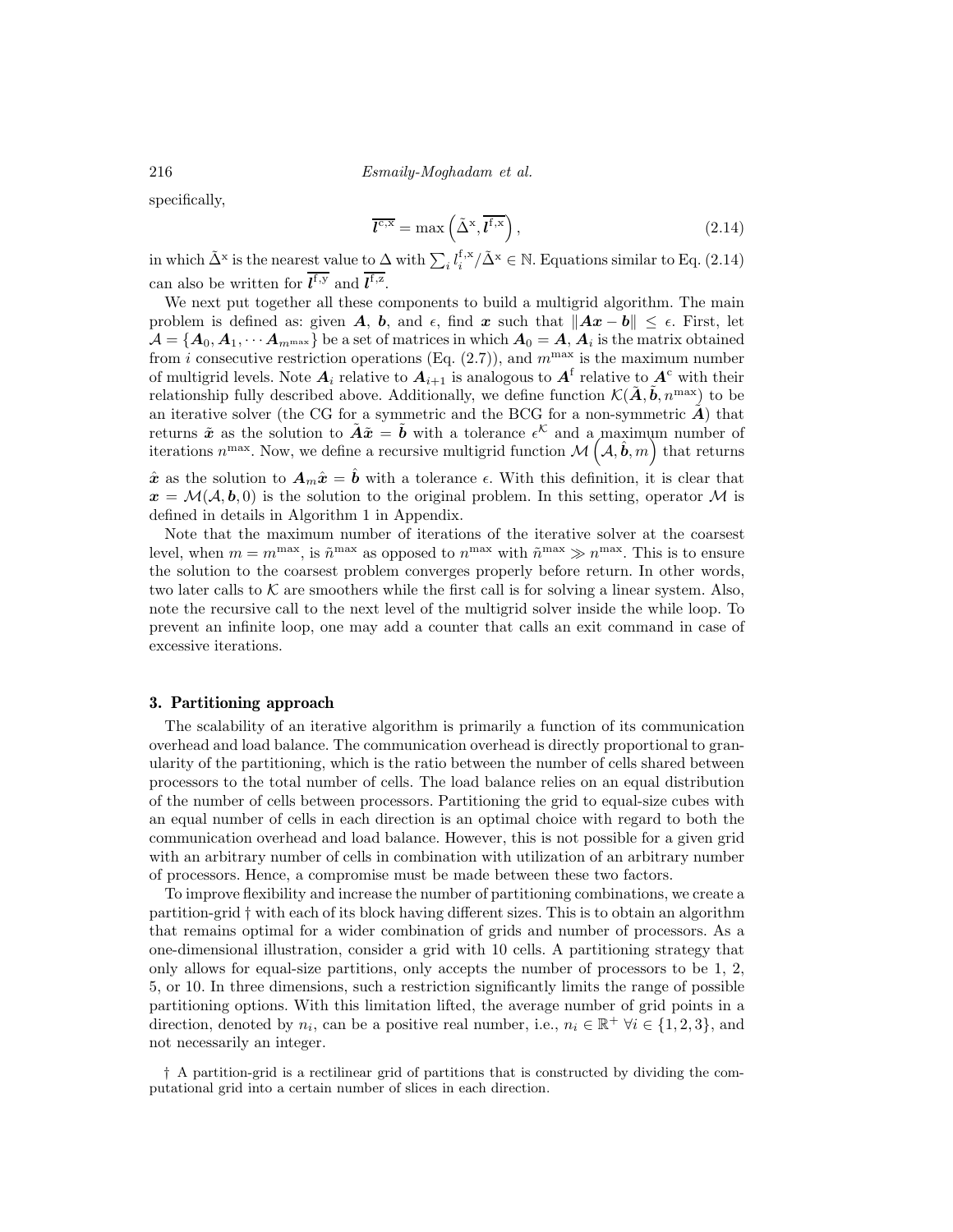To calculate  $n_i$ , we first decompose the number of partitions, denoted by  $n^p$ , to prime numbers

$$
n^{\mathbf{p}} = \prod_{i} p_i^{k_i},\tag{3.1}
$$

in which  $p = \{2, 3, 5, 7, 11, 13, 17, 19\}$  is a truncated sequence of prime numbers, and  $k_i \in \mathbb{N}$  is the calculated repetition associated with each prime number. Given p and k, and the total number of grid points in each direction,  $|l|$ ,  $n$  is calculated via Algorithm 2 in Appendix. For example, a  $300 \times 200 \times 100$  grid partitioned to  $n<sup>p</sup> = 30$  will produce  $n = \{60, 66.667, 50\}$ , viz. partitioning x-direction to 5, y-direction to 3, and z-direction to 2. In y-direction, this leads to slices with a thickness of 67, 67, and 66 grid points, hence committing a negligible load imbalance of 1.5%.

Each of the  $m^{\text{max}}$  grids that are generated is separately partitioned according to the algorithm described above. These independent partitions, specifically for a non-uniform grid, can be significantly misaligned at each level of the multigrid method. This has a direct implication on the implementation of C and F in terms of processor-to-processor communication. To simplify such implementation, we perform each of those operations in three steps. In the first step, considering  $C$  for example, values from the fine grid are aggregated into a buffer according to Eq. (2.9). Second, the buffer is communicated between processors, and third, it is assigned to the coarse grid. Using a buffer simplifies treatment of boundaries, specifically when multiple cells, each from a different partition, contribute to a single coarse grid cell.

Finally, we note that in the case of large  $m^{\max}$  and  $n^{\mathrm{p}}$ , there can be excessive number of processors for solving a small system at the coarsest grid. To prevent this issue, we impose a lower bound on  $n \n\geq 10$  in our calculations), hence ensuring that there is always a minimum number of grid points per processor as the grid becomes coarser. Therefore, some processors can be idle when calculations are performed on the coarser grids, yet this has minimal effect on the overall performance due to the negligible cost of coarse grid calculations. Among others, this lower bound depends on the communication latency of the hardware, hence must be calibrated for each cluster. However, in fixing this parameter in all our calculations on various machines, we have not observed a significant change in the overall performance.

#### 4. Results

The parameters of the multigrid method, described in Section 2, are kept fixed for all the results reported in this section. The maximum number of restriction levels is  $m^{\text{max}} = 4$ . Increasing this number to 3, 5, or 6 has a minimal effect on the results. The tolerance of the solution is  $\epsilon = 10^{-7}$ . Decreasing or increasing this value will only shift the absolute computational costs, hence our final conclusion is not affected by this value. The maximum number of iterations at the coarsest level is  $\tilde{n}^{\text{max}} = 500$ . This number is much larger than the actual number of iterations, hence, as long as a large value is used, no effect on the result is expected. The maximum number of iterations of the smoother is  $n^{\text{max}} = 8$ . The reported results can be moderately affected by this parameter; however, the change in the performance is minimal for  $4 \leq n^{\text{max}} \leq 10$ . The tolerance of the smoother is  $\epsilon^{\mathcal{K}} = 0.15$ . This parameter can also moderately affect the results; however, 0.15 is nearly optimal for a wide range of tested cases.

Two sets of cases are studied in this section. The first is the direct numerical simulations of isotropic homogeneous turbulence in a cubic box. In these cases, the grid is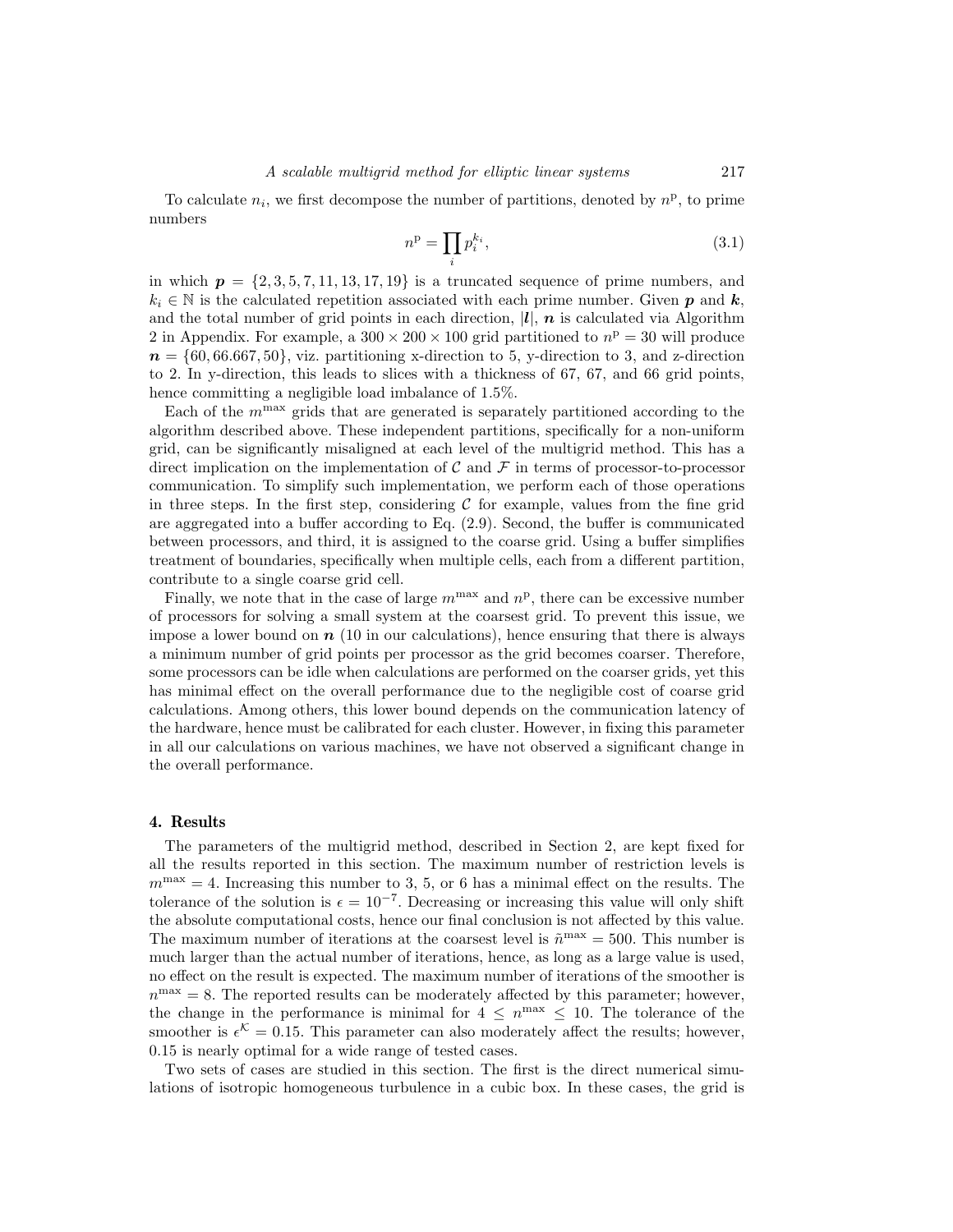uniform in all directions and density ( $\kappa$  in Eq. (2.5)) is constant. These cases test most of the components of the algorithm under simplified conditions. The second is the direct numerical simulation of a radiated particle-laden flow in a duct with square cross section. In these cases, the grid is not homogeneous in y- and z-directions, in which cells near the wall have a much smaller  $l_i$  in comparison with those at the duct center.  $\max(l^{\text{y}})/\min(l^{\text{y}}) \approx 15, \overline{l^{\text{y}}}/\min(l^{\text{y}}) \approx 7, \text{ and } \overline{l^{\text{x}}}/\min(l^{\text{y}}) \approx 25.$  The domain is cuboid with an aspect ratio of  $6 \times 1 \times 1$ . The number of grid points of the finest grid in x-direction is 1.5 times of that of y- or z-direction. For each of these two classes of problem, we ensure that the flow is sufficiently evolved in time such that all wave numbers are present in the RHS of the linear system.

All of the results reported here are obtained from calculations on Titan. Briefly, Titan contains 18,688 compute nodes, each containing a 16-core 2.2GHz AMD Opteron 6274 processor and 32 GB of RAM. Two nodes share a Gemini high-speed interconnect router.

To benchmark our results, we repeated some of the above calculations using the Trilinos software project (Heroux *et al.* 2005). For these cases, the same linear systems employed for testing our algorithm were loaded to the Trilinos. To set up the problem, pre-existing template files, found in the library's documentation, are used. The pre-installed Trilinos library on Titan (version cray-trilinos/11.12.1.3) is used in our calculations. The multigrid and CG solvers from Prokopenko *et al.* (2014) and Bavier *et al.* (2012) packages, respectively, are used for benchmarking our results. The adjustable parameters are tuned based on the recommended criteria. In particular, we set the problem type to Poisson-3D for the multigrid solver, and we followed performance indications for parallel runs. Namely, the Chebyshev polynomial is used as the smoother with a V cycle pattern, as recommended by Trilinos for Poisson linear systems. With these options, as will be shown in the following, the Trilinos multigrid solver scaled poorly on more than 4 nodes (64 processors). We note that these results are obtained based on the best combination of parameters that we were able to find by exploring the parameter space. This does not, however, suggest that there is no combination of parameters that could produce better results.

The direct numerical simulation of isotropic turbulence on a uniform  $256<sup>3</sup>$  grid is performed using the present multigrid method and the results are compared against the CG (Figure 3) and the Trilinos multigrid solver (Figure 4). Based on Figure 3, the presented multigrid method is over an order of magnitude faster than the two implementations of the CG. In a practical sense, performing the same simulation without use of the multigrid technique entails approximately 10 times increase in cost. On a larger grid, this ratio will increase.

At a higher number of processors, communications latency becomes a significant portion of the cost for the multigrid method. This leads to a lower cost ratio at higher number of processors in Figure 3. The higher and lower cost of CG-I in comparison with CG-T at a lower and higher number of processors, respectively, shows that our in-house implementation scales better in comparison with Trilinos's. The scalability of the present multigrid method relies heavily on the scalability of its underlying linear solver, i.e., the CG-I. Therefore, the superior scalability of the CG-I also explains the better scalability of the present multigrid in comparison with that of Trilinos, which has led to a rising trend in Figure 4. Employing the present multigrid instead of Trilinos's for computations with an intermediate number of processors (50 to 100 k cells in each partition) entails approximately 3 times reduction in cost.

The strong scalability of the present multigrid on the same  $256<sup>3</sup>$  grid is shown in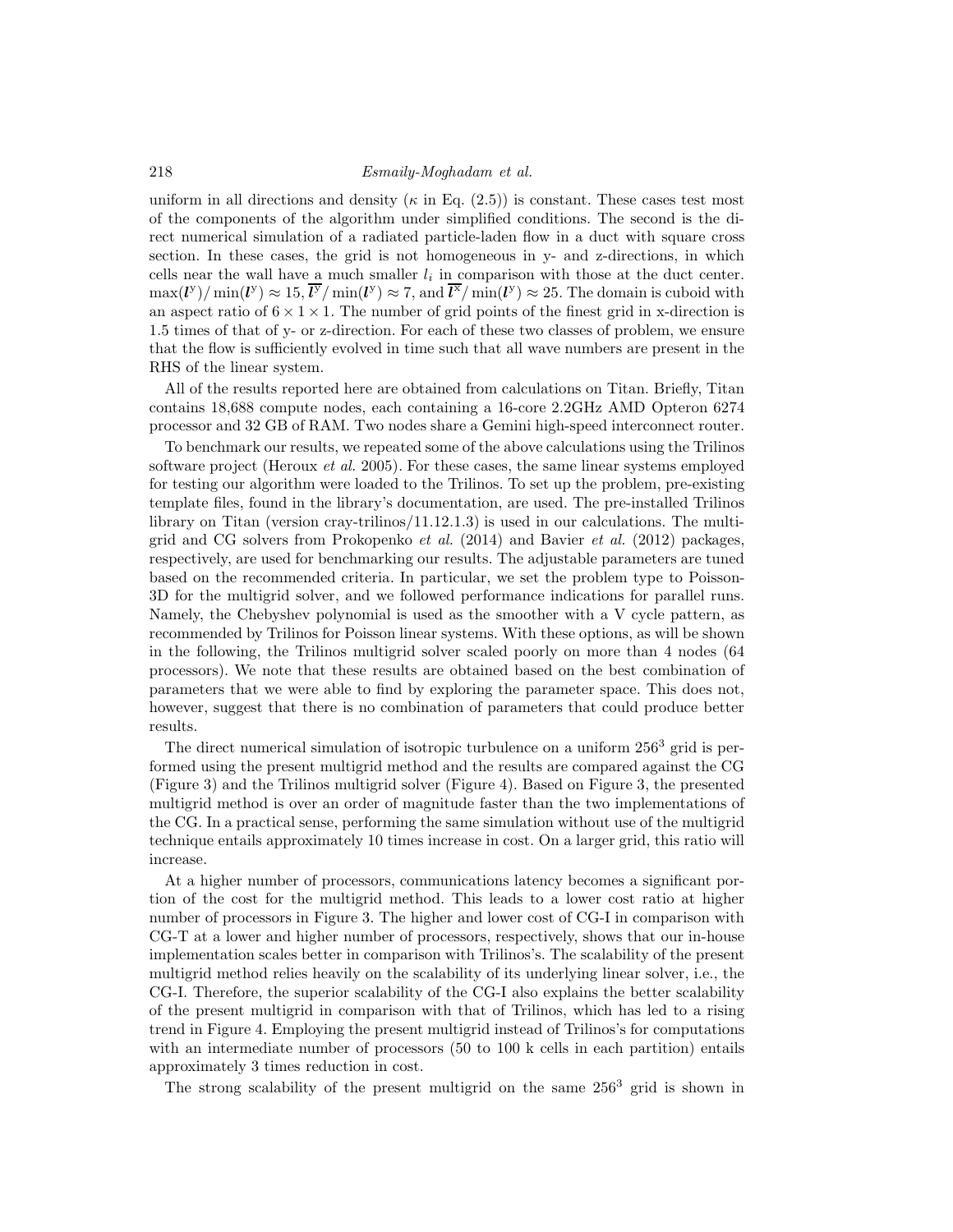



Figure 3. The ratio between the cost, defined as the total CPU hours, of CG to multigrid. Our in-house CG is CG-I (blue circles) and Trilinos's CG is CG-T (red squares). Results are related to the isotropic turbulence simulation on a 256<sup>3</sup> grid.



Figure 4. The ratio between the cost of the Trilinos multigrid to the present multigrid. Results are related to the isotropic turbulence simulation on a  $256^3$  grid.

Figure 5. An almost linear speedup is obtained up to 1012 processors, where there are 16,000 cells per partition. Compared to the case with 16 processors, the overall speedup is approximately 38 times.

To show scalability of the present multigrid method on a wider range of grid sizes, we performed a weak scaling study in which the number of cells in each partition is held fixed as the number of partitions is increased. These results, which are also based on the simulations of isotropic turbulence on uniform grids, are presented in Figure 6. Two sets of results are presented in which the number of cells per partition is 25,000 and 50,000. The parallel efficiency of the case with the higher number of cells per partition remains above 60%, while for the other case, it drops to 40% at 4,048 processors. This drop in efficiency is mainly attributable to the latency of collective communications, which increases proportional to the number of processors. However, partitioning the grid with more than 50,000 cells per processor leads to a satisfactory scaling of the problems with size less than a billion grid points.

The grid associated with the simulation run on eight nodes is refined by a factor of two in all directions in comparison with that of a single node in Figure 6. However, the parallel efficiency remains above  $90\%$  for the case of 50 k, indicating that the number of iterations is almost independent from the grid size. This independence is the main advantage of the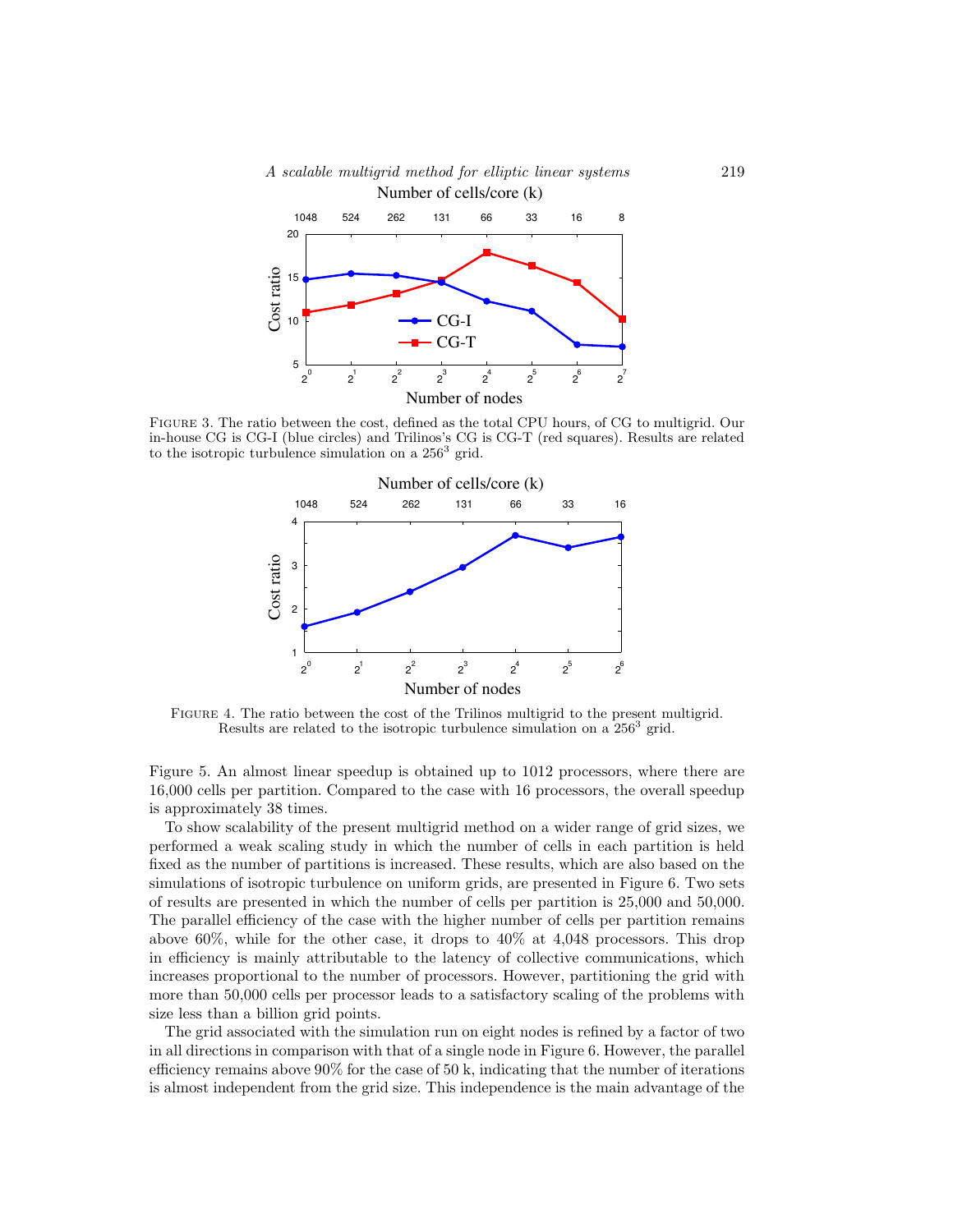

Figure 5. Strong scalability of the multigrid on a uniform grid. Results are related to the isotropic turbulence simulation on a  $256^3$  grid.



FIGURE 6. Weak scalability efficiency of the multigrid on a uniform grid with 25,000 (red squares) and 50,000 (blue circles) cells per partition. Results are related to the isotropic turbulence simulations.

multigrid in comparison with conventional iterative techniques, in which a degradation in performance is observed as the grid is refined.

The duct flow computation on a  $480 \times 320 \times 320$  non-uniform grid is performed and the results are reported in Figure 7. The density variation in the entire domain (i.e.,  $\max(\kappa)/\min(\kappa)$  is approximately 3. We benchmark the results using the BCG, since the linear system is non-symmetric. For this case with a non-uniform grid, the present multigrid method scales up to 1012 processors (64 nodes), which corresponds to 48,000 cells per partition. At this number of processors, a 40-time speedup is obtained in comparison with a single node simulation.

To establish consistency of these results on various problem sizes, we repeated nonuniform simulations on  $120 \times 80 \times 80$  and  $240 \times 160 \times 160$  grids. In each case, the number of nodes is scaled proportional to the problem size. The same computations are also carried out using the multigrid method from the Trilinos package and the internal BCG (Table 1).

From Table 1, the present multigrid outperforms Trilinos's multigrid and the BCG by approximately one and two orders of magnitude, respectively. A solve that takes a second with the multigrid takes minutes with the BCG. Moreover, the cost ratio increases as the grid is refined. For Trilinos's multigrid it increases from 3 to 11 or 3.5 to 14 and for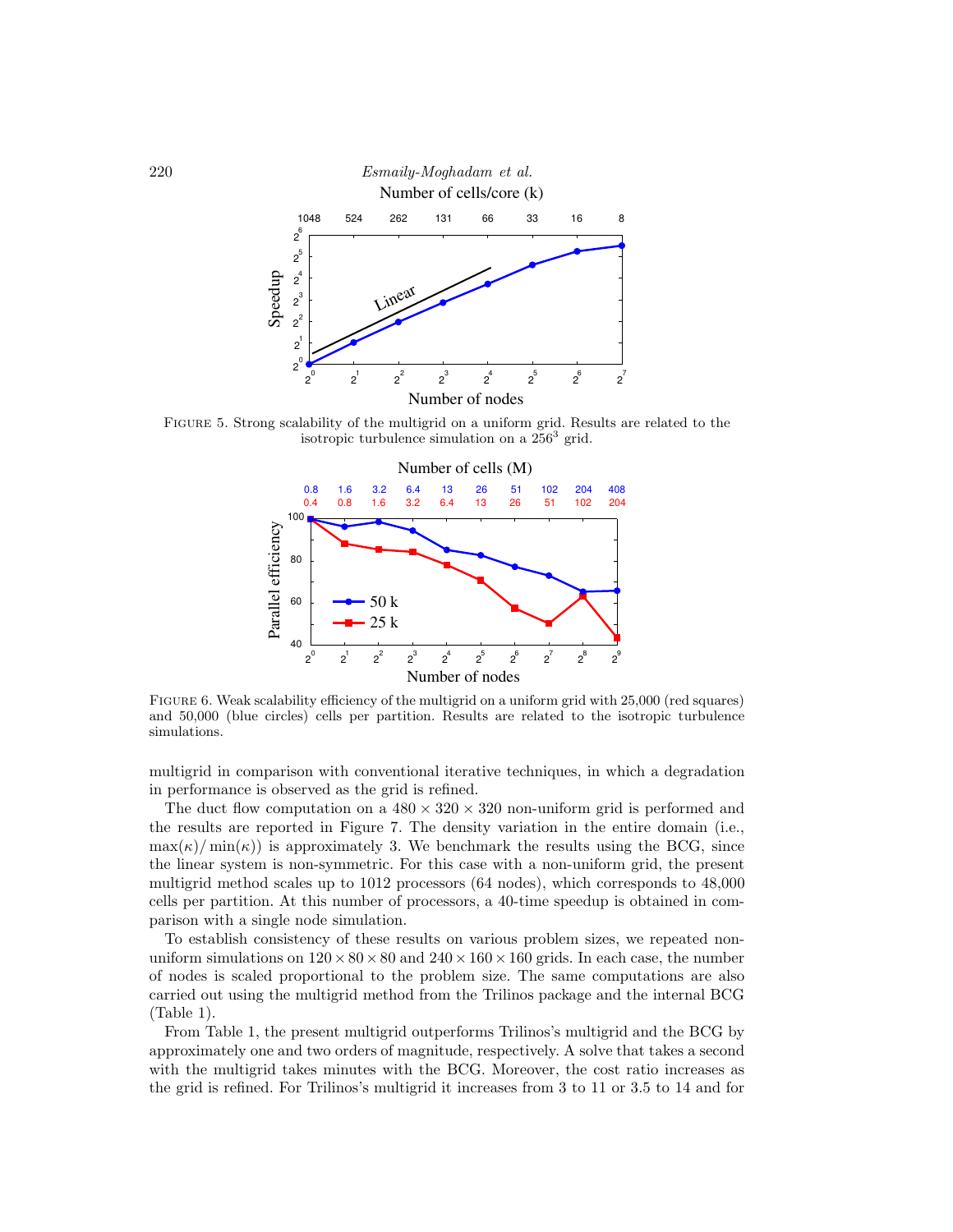



FIGURE 7. Strong scaling of the multigrid solver on a non-uniform grid with variable  $\kappa$ . Results are related to the duct simulation on a  $480 \times 320 \times 320$  non-uniform grid.

|     | NND CPP | Grid                                                         |  |  |  | $\begin{tabular}{l c c c} \hline \textbf{Pres. MG} & \textbf{Trilinos MG} & \textbf{BCG} \\ \hline \textbf{cost CR} & \eta^{\text{ws}} & \textbf{cost CR} & \eta^{\text{ws}} \\ \hline \end{tabular} \begin{tabular}{l c c c c c} \hline \textbf{PCG} & \textbf{BCG} & \textbf{w} \\ \hline \end{tabular}$ |  |    |  |  |  |
|-----|---------|--------------------------------------------------------------|--|--|--|------------------------------------------------------------------------------------------------------------------------------------------------------------------------------------------------------------------------------------------------------------------------------------------------------------|--|----|--|--|--|
|     |         |                                                              |  |  |  |                                                                                                                                                                                                                                                                                                            |  |    |  |  |  |
|     | 48      | $120 \times 80 \times 80$ 0.94 1                             |  |  |  | 100 2.83 3.0 100 80 85 100                                                                                                                                                                                                                                                                                 |  |    |  |  |  |
| 8   | 48      | $240 \times 160 \times 160$ 1.25 1 75 8.13 6.5 35 250 200 32 |  |  |  |                                                                                                                                                                                                                                                                                                            |  |    |  |  |  |
| 64  | 48      | $480 \times 320 \times 320$ 1.37 1 69 15.2 11                |  |  |  |                                                                                                                                                                                                                                                                                                            |  | 19 |  |  |  |
|     | 24      | $120 \times 80 \times 80$   0.47 1                           |  |  |  | $100 \mid 1.65 \mid 3.5 \mid 86 \mid 64 \mid 135 \mid 63$                                                                                                                                                                                                                                                  |  |    |  |  |  |
| 16  | 24      | $240 \times 160 \times 160$ 0.62 1 76 5.08 8.1 28 144 231 28 |  |  |  |                                                                                                                                                                                                                                                                                                            |  |    |  |  |  |
| 128 | 24      | $480 \times 320 \times 320$ 0.81 1                           |  |  |  | 58 11.7 14                                                                                                                                                                                                                                                                                                 |  | 12 |  |  |  |

Table 1. Weak scaling of the present multigrid method (Pres. MG) and its comparison to the Trilinos multigrid (Trilinos MG) and an in-house implementation of the BCG. NND and CPP denote the number of computational nodes and number of cells per partition, respectively. Cost denotes the absolute value of wall-time for solving a single system of linear equations in seconds. The cost ratio, CR, is calculated as the cost normalized by the cost of present multigrid.  $\eta$ <sup>ws</sup> denotes weak scaling parallel efficiency, using the case run on one node as the reference. The BCG did not converge on the large grids within 20 minutes, hence results are not reported.

the BCG it increases from 85 to 200 or 135 to 231. This is due to the aforementioned ill-conditioning of the system, causing these methods to be more expensive. The cost of the present multigrid method, however, consistent with the results of the uniform grid (Figure 6), remains fairly constant. Additionally, the present multigrid scales well† when the number of cells per partition is decreased from 48,000 to 24,000, showing its excellent weak scalability. This is in comparison with Trilinos's multigrid and the BCG that show approximately 20% average drop in efficiency for the same cases.

## 5. Conclusions

A geometric multigrid method is presented for solving a non-symmetric system of linear equations that arise from an elliptic PDE operator. This method is constructed

† Except for the largest case in which collective communications hinders the performance.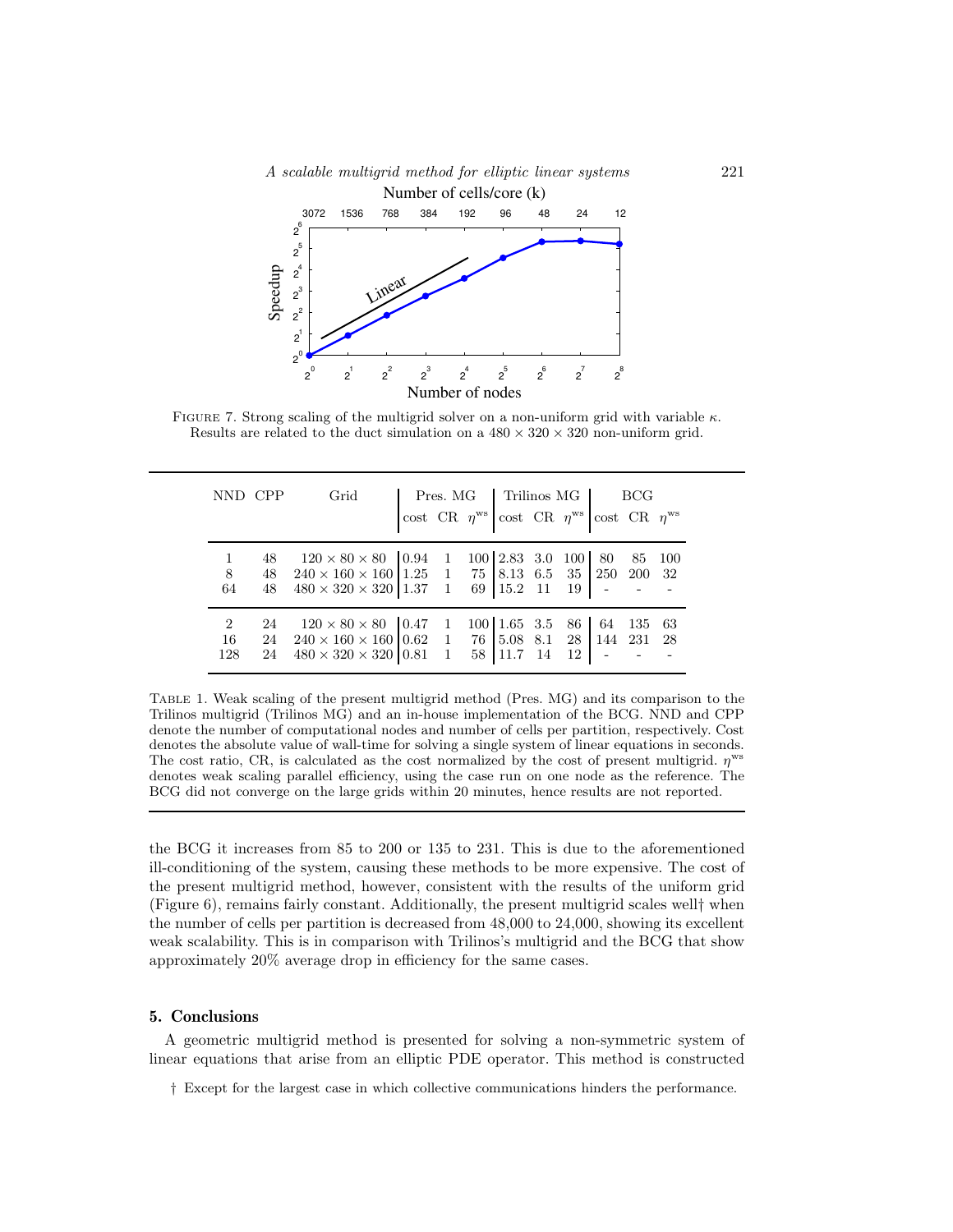## 222 Esmaily-Moghadam et al.

by directly exploiting the properties of the underlying PDE. An optimal pattern of restriction and interpolations is obtained through a recursive implementation. To improve parallel scalability, a flexible partitioning approach is employed that finds a nearly optimal partitioning, in terms of communication overhead and load balance, for all grids independent of the level.

Taking the multigrid method from the Trilinos library as reference, the present multigrid outperforms it by a factor of approximately 3 on a uniform grid and by up to 14 on non-uniform grids. In comparison with conventional iterative methods, such as the CG and BCG, the present multigrid reduces the cost by orders of magnitude. Tests on a wide range of grid sizes show the robustness of the present multigrid against the grid refinement, i.e., ill-conditioning of the linear system. The scalability studies show remarkable scaling of the present multigrid to over a thousand processors. On uniform and non-uniform grids this translates to 16,000 and 48,000 cells per partition, respectively.

#### Acknowledgments

This work was supported by the United States Department of Energy under the Predictive Science Academic Alliance Program 2 (PSAAP2) at Stanford University. This research used resources of the OAK Ridge Leadership Computing Facility, which is a DOE Office of Science User Facility supported under Contract DE-AC05-00OR22725. We acknowledge the use of computational hours on the Certainty cluster at Stanford University, where all these tools are initially developed.

# Appendix A. Detailed description of the algorithms

| <b>Algorithm 1.</b> Find $x = M(\mathcal{A}, \mathbf{b}, m)$                                                               |
|----------------------------------------------------------------------------------------------------------------------------|
| if $m = m^{\max}$                                                                                                          |
| $\boldsymbol{x} \leftarrow \mathcal{K}\left(\boldsymbol{A}_{m}, \boldsymbol{b}, \tilde{n}^{\max}\right)$                   |
| return x                                                                                                                   |
| $\boldsymbol{x} \leftarrow \mathcal{K}(\boldsymbol{A}_{m},\boldsymbol{b},n^{\max})$                                        |
| $\boldsymbol{b}^\mathrm{f} \leftarrow \boldsymbol{b} - \boldsymbol{A}_m \boldsymbol{x}$                                    |
| while $  b  ^{-1}  b^f   > \epsilon$                                                                                       |
| $\boldsymbol{b}^{\mathrm{c}} \leftarrow \mathcal{C} \left( \boldsymbol{b}^{\mathrm{f}} \right)$                            |
| $\boldsymbol{x}^{\rm c} \leftarrow \mathcal{M}\left(\mathcal{A}, \boldsymbol{b}^{\rm c}, m+1\right)$                       |
| $\boldsymbol{x}^\mathrm{f} \leftarrow \mathcal{F}\left(\boldsymbol{x}^\mathrm{c}\right)$                                   |
| $\boldsymbol{b}^\mathrm{f} \leftarrow \boldsymbol{b}^\mathrm{f} - \boldsymbol{A}_m \boldsymbol{x}^\mathrm{f}$              |
| $\boldsymbol{x} \leftarrow \boldsymbol{x} + \boldsymbol{x}^\mathrm{f}$                                                     |
| $\boldsymbol{x}^\mathrm{f} \leftarrow \mathcal{K}\left(\boldsymbol{A}_m, \boldsymbol{b}^\mathrm{f}, n^\mathrm{max}\right)$ |
| $\boldsymbol{b}^\mathrm{f} \leftarrow \boldsymbol{b}^\mathrm{f} - \boldsymbol{A}_m \boldsymbol{x}^\mathrm{f}$              |
| $\boldsymbol{x} \leftarrow \boldsymbol{x} + \boldsymbol{x}^\mathrm{f}$                                                     |
|                                                                                                                            |

 $return x$ 

Algorithm 2. Find average number of partitioned grid points  $n$ 

 $n \leftarrow \{|l^{\mathrm{x}}|, |l^{\mathrm{y}}|, |l^{\mathrm{z}}|\}$